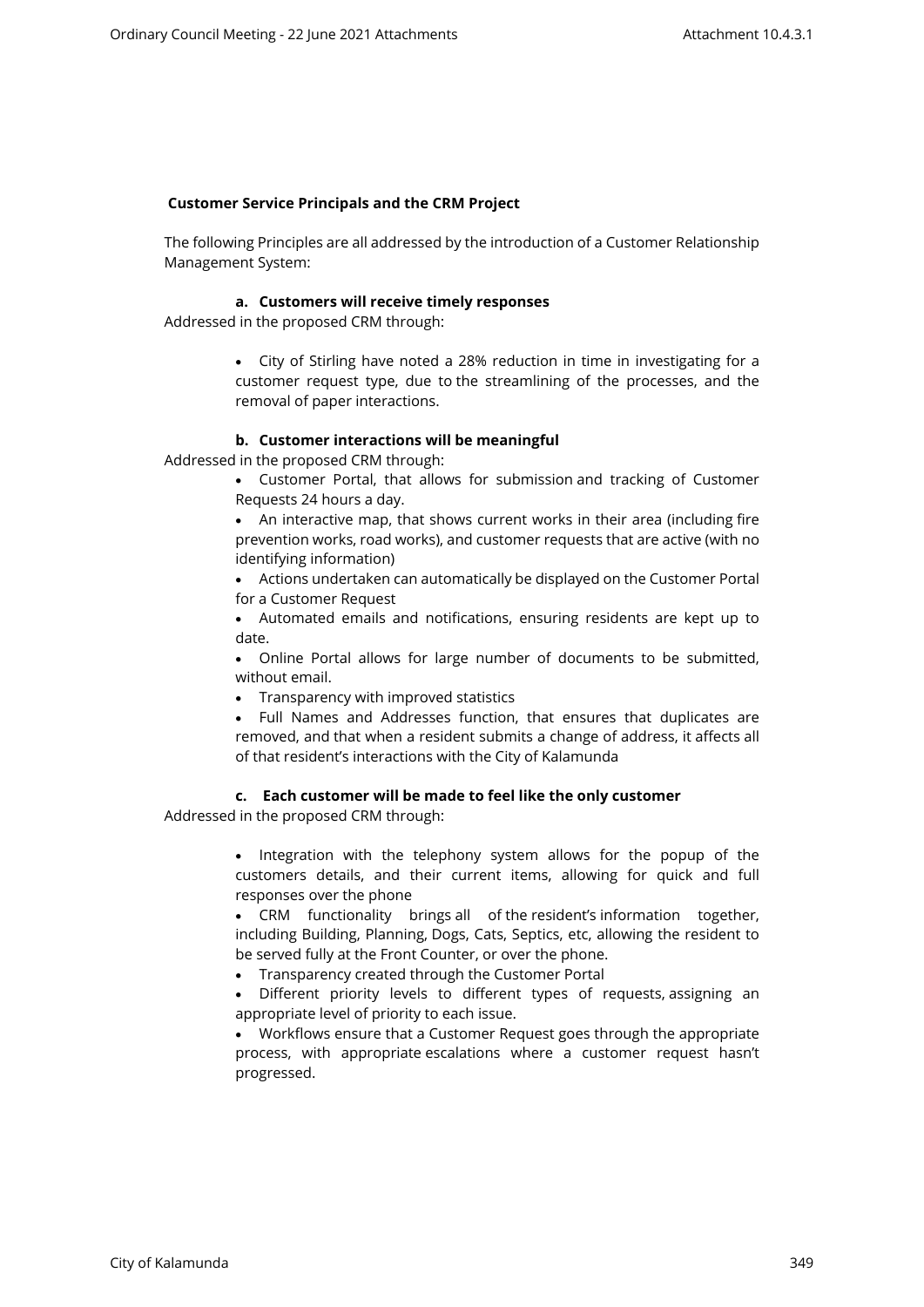# **d. We will help our customers to help themselves**

 Customer Portal allows for the submission of Customer Requests and tracking those Customer Requests, 24/7.

 The Customer Portal will be fully mobile responsive, allowing for submissions through mobile phone, using the mobile phone's location to help with the submission of a customer request

 The interactive map will allow for customers to see if there is already an existing customer request, that they can then follow, or submit their customer request on a location.

• Improved online payment options

Chatbot to allow for residents to ask questions of the website.

• Knowledgebase that is integrated into Dynamics 365, that provides detailed and up to date information, removing the need for a phone call or enquiry.

#### **Our customers are informed and will help inform our services**

 Survey functionality within Dynamics 365, that will be part of the finalisation process for a Customer Request

• Knowledgebase that is accessible to residents

 Fully configurable system, with workflows that can change as issues in the process are identified.

 Dynamics 365 allows for building further onto the system, as we identify areas that require improvement.

Focus Areas specifically addressed include:

#### **Communication & Culture**

a. Be responsive to enquiries & complaints

Measures addressed

 *Monthly ICS Customer Request and Records outstanding* – Improved Reporting, including bottleneck reporting and full-time breakdown.

 *Complaints Handling Reports – outlining process followed, and service area improvements* – Automated Workflow ensures all points of the process are addressed and allows for better notifications to the complainant.

 *Satisfaction with after-hours call service* – Use of Portal will allow the afterhours service to better log calls, and will allow Rangers and other after hours staff full details of the customer request.

 Business Unit cooperation and adherence to Service Level Agreements – Improved reporting, escalation points within the workflow

# b. Recognise 'one size does not fit all'

Measures addressed

 *Biennial Community Perception Survey –* Improved method of capture of surveys, to allow for greater slicing of data for improved insights.

 *Customer feedback/compliments on flexible approaches & customised responses and resolutions –* Surveys attached to every Customer Request allow for better tracking of how each type of Customer Request is resolved, and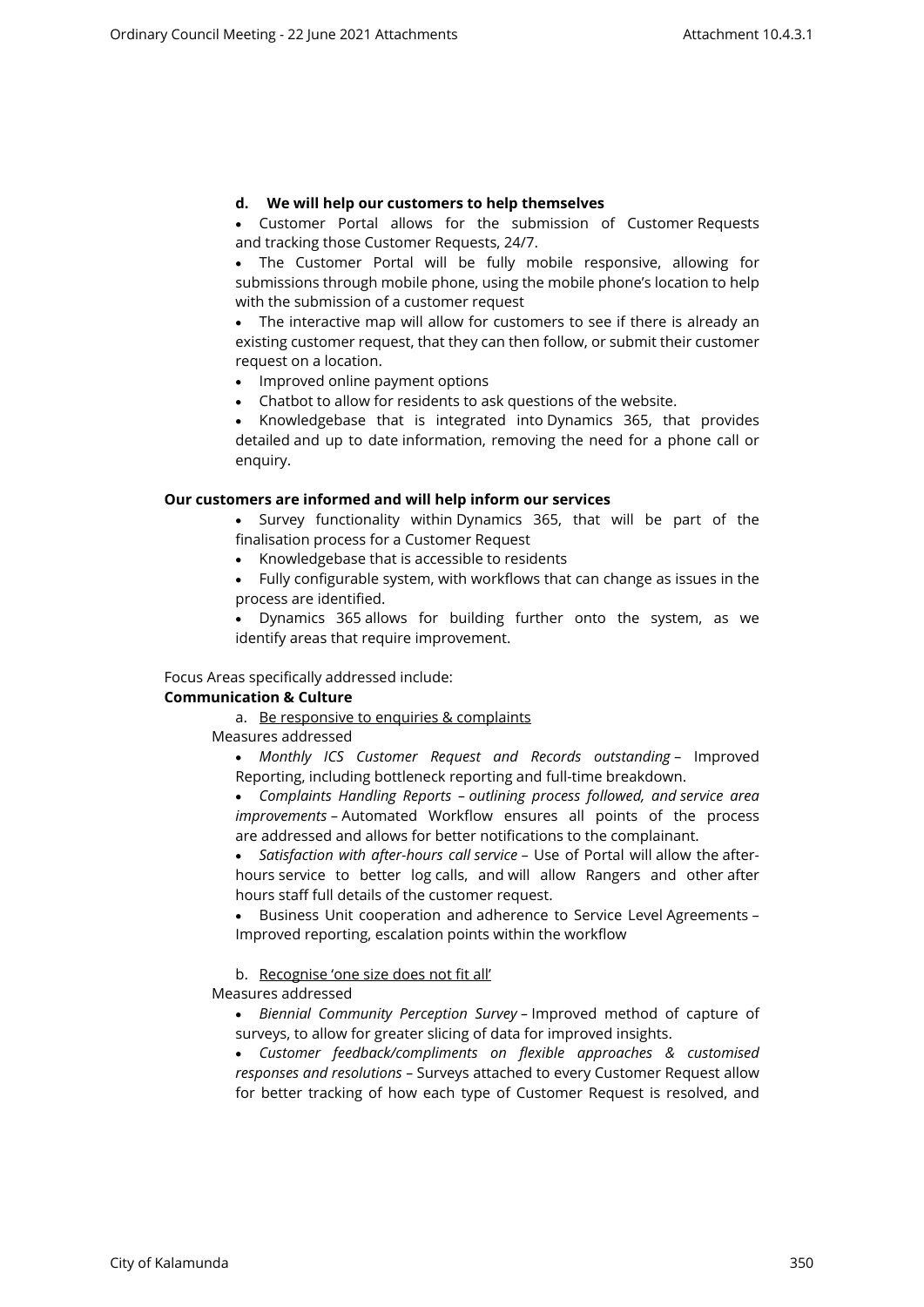customer satisfaction. Allows for building the statistical data into full, across the board customer information and issues.

 *Staff utilisation of the checklist* – Automation of workflows to include checklists ensure that information is utilised for each Customer Request type, and that there is a standardisation of customer service to the community

 *Accessibility testing compliance –* Dynamics 365 has excellent accessibility options and will integrate with the overall website accessibility options.

#### c. Introduce internal communication practices & processes

 *Consistent use of communication templates & tools* – Email and letter templates are part of each Customer Request Type, with automation rules. Knowledge provides information on how to process each Customer Request type, while the Workflow provides a stepped through process for the Customer Request.

 *Staff voluntarily attend training sessions –* Training will be provided for all staff in workshops, with videos and cheatsheets to be made available.

 *Feedback from internal stakeholders –* Rating of each Knowledge article is possible for all staff (as well as residents). A chat functionality allows for cross functional discussions of Customer Requests.

#### d. Create a Customer Centric organisation

 *All new staff inducted in Customer Service with time spent at contact centre* – New staff will be provided access to the Knowledge articles, videos, and cheatsheets to understand how they should use the system, and also provide them with a broader understanding of their role and how it fits within the organisation.

 *Annual customer service training delivered –* Knowledgebase articles will be able to be tested on, with targeted training based on statistical patterns and identified issues.

 *Customer feedback/working group suggestions adopted –* Improved ingestion of working group suggestions into a reportable system, with Customer Feedback received from an overall and customer request specific basis feeding in.

 *No of customer compliments vs complaints received measured monthly –* Statistical reporting on complaints vs compliments, in addition to survey responses and raised issues will all be able to be reported on.

 *Customer Journey Mapping –* Workflows will be reported on, including bottlenecks, to identify where a customers' requests are breaking down. The CRM will provide an overview of each customer's interactions with the Council, to better understand the customer.

#### e. Build a 'one team' internal Culture

 *Cultural training delivered* – Training on the CRM will allow the opportunity for full cultural training on staff working towards a customer centric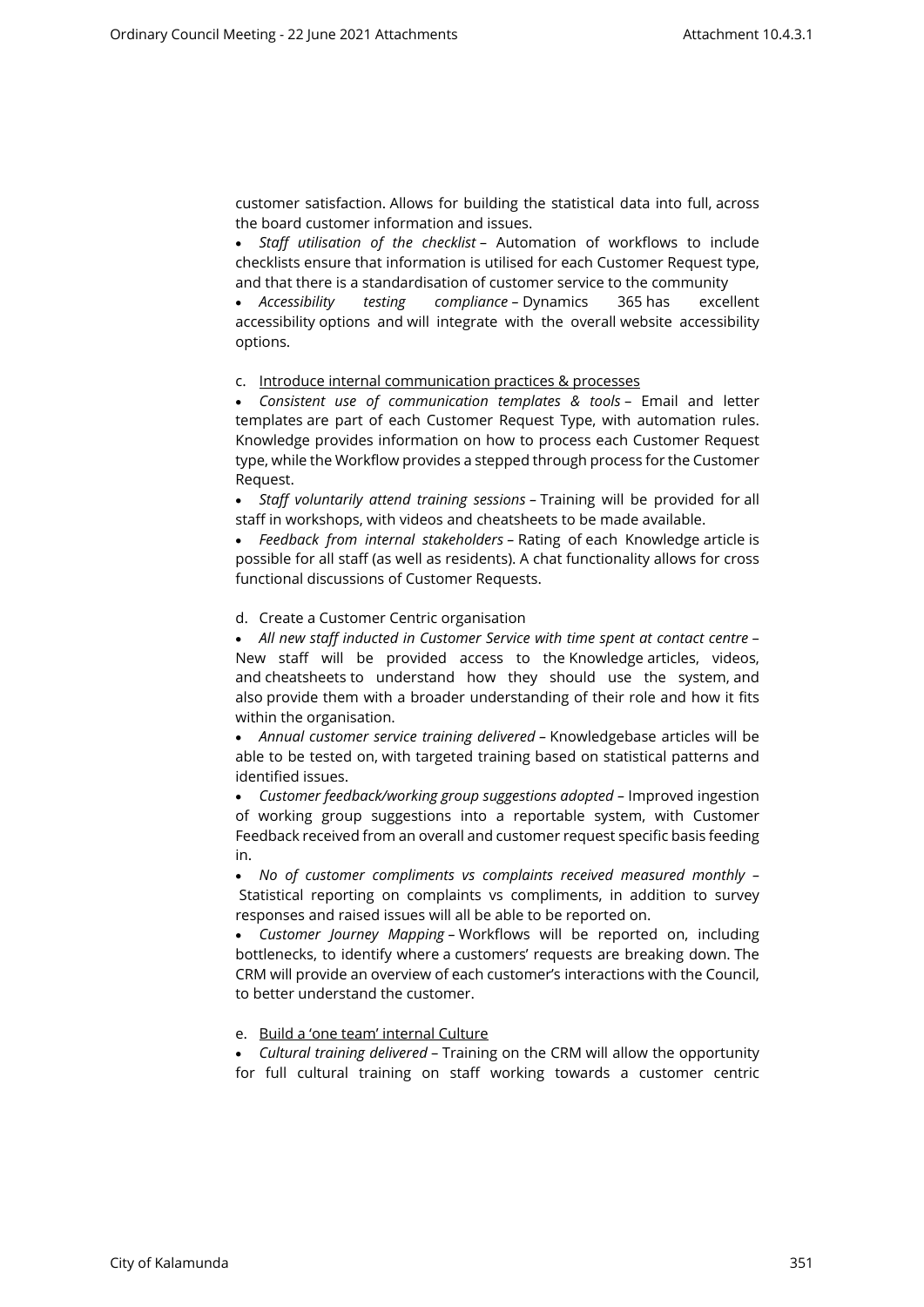culture. The Knowledge articles will allow for staff throughout the organisation to respond to basic queries outside of their standard area.

 *Staff survey – staff feel supported and aptly skilled to service customers –* A significant area for staff surveys has been the capabilities of their current systems, and how they are a roadblock to customer service. A full CRM will remove a large number of blockers for staff.

 *Customer Service Champions award program implemented –* Improved statistics will allow for the Customer Service Champion award to better reflect on which staff are upholding the customer first values.

• Number of cross functional Project Teams formed - Dynamics 365 will allow for easy communication between teams, especially where multiple teams deal with a customer request. Digitisation of processes will allow for better understanding of what each team does, and how they do it, increasing trust between teams.

#### **Technology**

a. Offer and promote integrated self-service options

Measures addressed

 *No of e-business capabilities enabled through the website* – Customer Portal, interactive map, improved online payment capabilities, knowledgebase

 Customer take up of e-business services – Capability to measure how often Customer Portal, Interactive Map, Online Payments and Knowledge are used.

b. Make online information available 24/7 and enabled for mobile devices

 *Online service mobility enabled* – Full mobile app for internal staff, mobile enabled web mobile access for residents

 *CROs champion development, deployment and usage of mobile devices for staff* – Power users have been identified and will push the use of the mobile capability with field officers.

 *Consistent intranet and website updates occur simultaneously from a single Corporate Source –* Knowledge allows for updating of both internal and external information, with reminders and escalations to ensure information is kept up to date.

 *Digital & social media reach & engagement measured monthly* – Dynamics 365 allows for integration with social media, ensuring requests submitted through facebook and twitter are dealt with in the same way as a standard customer request. Reporting on social media requests is in built into Dynamics 365.

 *Customer feedback on finding information online –* Star rating capability with Knowledge articles, allowing for identification of useful Knowledge information.

c. Improve on collection and analysis of customer request data